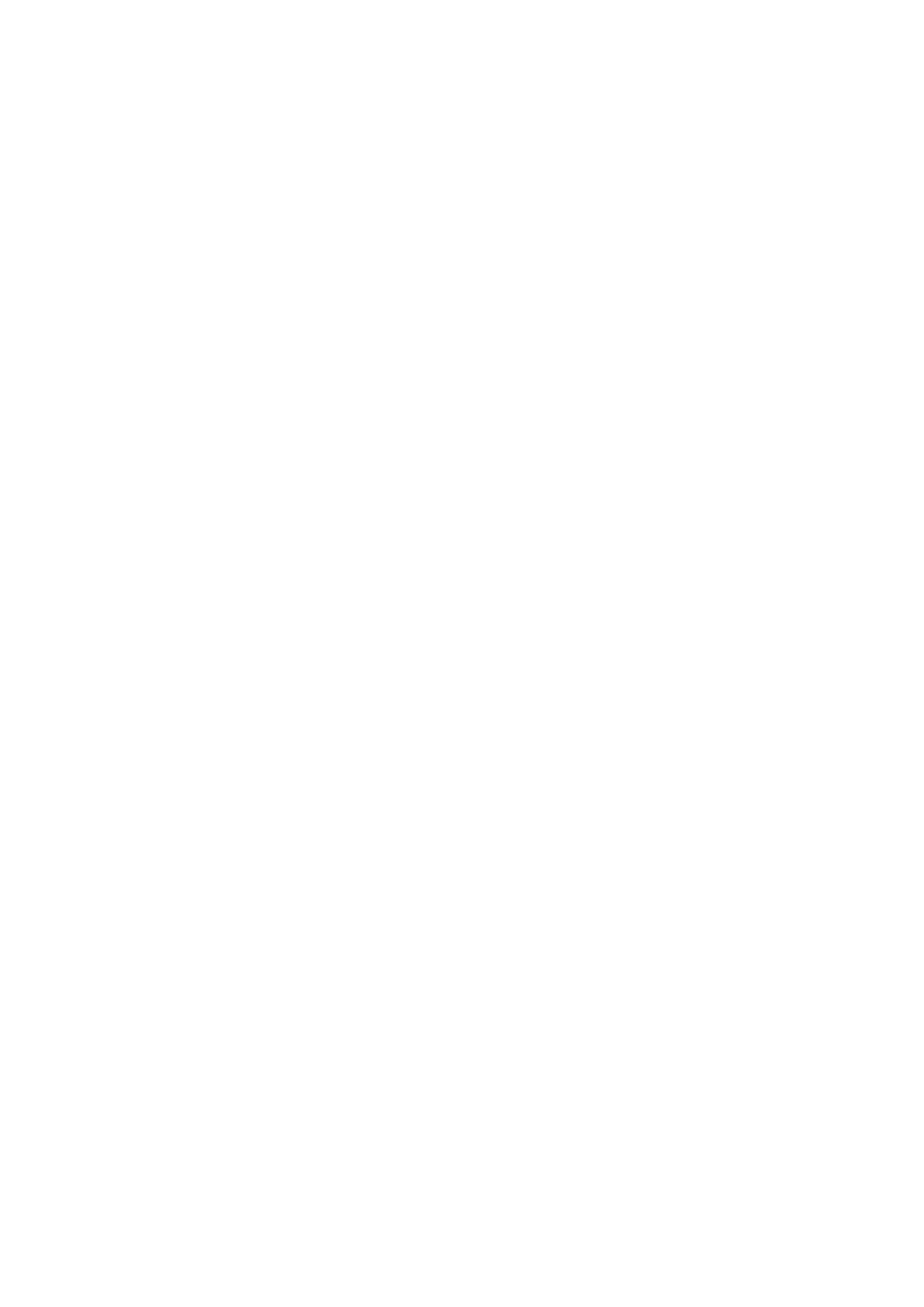

## **Northland Regional Council Tsunami Modelling Study 1**

Emily Lane Roy Walters Jade Arnold Helen Roulston

*Prepared for* 

## Northland Regional Council

NIWA Client Report: CHC2007-109 September 2007 NIWA Project: NRC07502

National Institute of Water & Atmospheric Research Ltd 10 Kyle Street, Riccarton, Christchurch P O Box 8602, Christchurch, New Zealand Phone +64-3-348 8987, Fax +64-3-348 5548 www.niwa.co.nz

<sup>©</sup> All rights reserved. This publication may not be reproduced or copied in any form without the permission of the client. Such permission is to be given only in accordance with the terms of the client's contract with NIWA. This copyright extends to all forms of copying and any storage of material in any kind of information retrieval system.